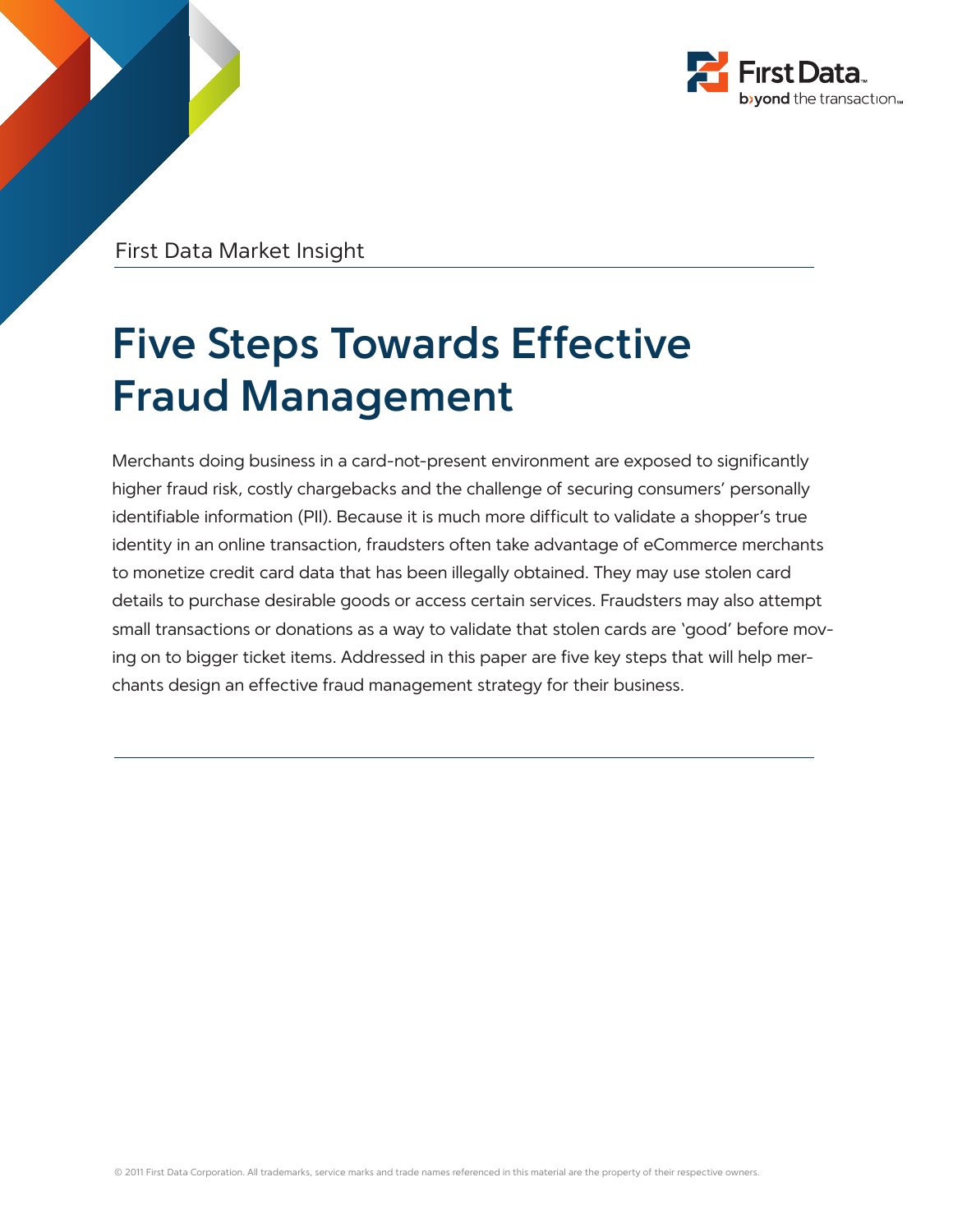### **STEP 1: First Things First ….**

Before developing new strategies and processes, merchants should be sure to fully evaluate their existing business environment from several angles. Developing a new fraud strategy—or re-vamping an existing one—can only be effective once the following aspects are understood:

- Who is your customer? What is their normal buying behavior? Do you manage multiple channels (call center vs. online, B2B v. B2C, etc.) where customers' purchase behavior may vary? It is extremely important to establish this foundation of 'normal' behavior so that you may uncover patterns that are indicative of fraud.
- How and why are you currently subjected to fraud? Seek to uncover the source of existing or previous fraudulent claims and disputes. Are fraudulent transactions typically a lower dollar amount in frequent succession (a sign that fraudsters may be testing stolen cards)? Is it so-called friendly fraud, in which case the customer knew who used their payment details without permission? Are customers simply confused by your descriptor on their credit card statement? Is it related to shipping and receipt issues? Is there a certain payment or shipping method, country, or category of products that are associated with fraud attempts? By understanding these vulnerabilities you will know where to focus your efforts in a fraud strategy moving forward. The more specific you can get about your current challenges and future goals, the more effective your strategy can be—and the easier it will be to measure.
- What fraud trends are common in your vertical? What type of fraud is impacting your competitors and peers in the industry? Uncovering such details may be easier said than done, but you may also find that your peers are willing to share their experiences and best practices as they are facing the same challenges in protecting their businesses.
- Review your current authorization procedures to ensure proper use of issuer fraud tools. Do you perform pre-authorizations to check credit card numbers prior to fulfillment? Are you using \$0 Account Verification transactions where applicable? Have you minimized use of \$1 Authorizations which are subject to network (Visa) Misuse Fees? Do you have to void or reverse authorization messages when orders are determined to be fraud? Are you requiring Card Verification (3 or 4 digit code) be submitted on all transactions? Are you submitting billing address and zip code with the transaction to make use of issuer's Address Verification Service (AVS)? Are you issuing returns if a transaction is disputed? Understanding these core procedures may help uncover costs that can be eliminated with a new, improved fraud detection strategy. A representative eCommerce 'transaction life cycle' is below:

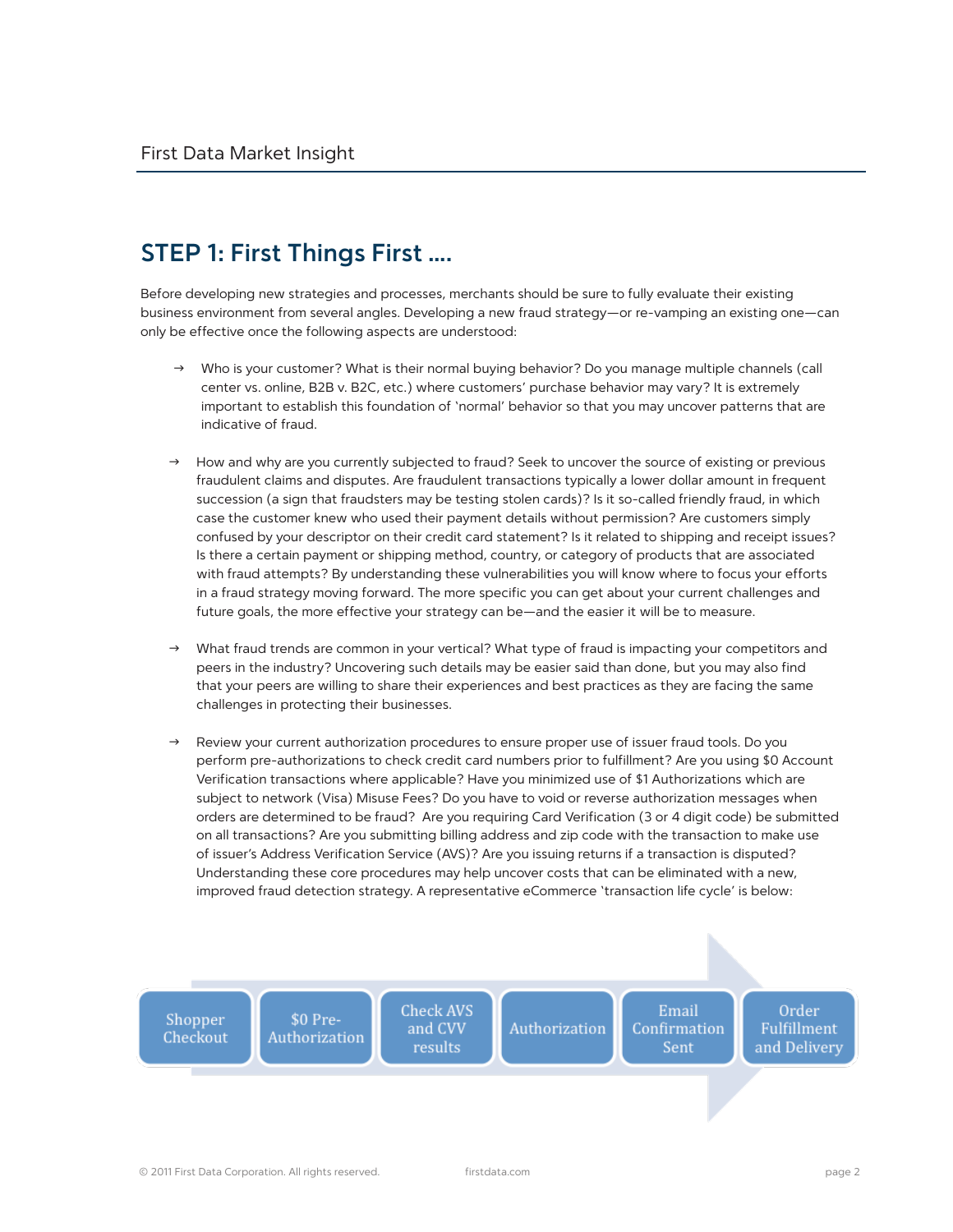- Review and prioritize all costs and consequences associated with online fraud before setting your fraud and security goals. While lost revenue and chargebacks might seem to be the obvious answer, a deeper dive can often uncover subtleties that are also impacting your bottom line. How is your brand or your reputation affected when a consumer's stolen card is used at your web site? Have you limited growth of your business (for example, not doing business outside the US) because of fraud and risk fears? Are your current fraud practices turning away good customers who will not return to your site in the future ("insult rate"). Do you incur unnecessary overhead costs associated with manual review of orders suspected to be fraudulent? Answering these questions can help set goals later on in the process.
- Gather and document a full list of data elements that you collect from the consumer and use (or could use in the future) to identify fraud. Some examples include billing address, shipping address, IP address, email, phone number, AVS response and CVV response.

### **STEP 2: The Right Frame of Mind**

Ensuring all relevant and impacted teams are on the same page is critical to any merchant's successful fraud strategy. Comprehensively discuss all tools and procedures that are used to maintain security and prevent fraud today. This includes everything from employee training to chargeback representment policies.

Also, investigate the tools that are available today that you may not be using. Tools may be available through your shopping cart, payment gateway, processor, or acquirer. If detailed explanations of these tools and services are not readily available, contact the support center or service representative who manages your account. Ask to review their latest offerings for detecting and managing fraud issues.

Before making any decisions about new solutions or services to use, your team should also be aware of relevant third-party offerings, to effectively compare what your existing providers may offer, what tools you can implement yourself, and what may be outsourced to a third party. Educate the team on available services and best practices by checking industry sources, for example:

#### http://www.merchantriskcouncil.org http://usa.visa.com/merchants/risk\_management/card\_not\_present.html

(This research and education should continue as an ongoing practice; and should be a part of your company's regular operations.)

Next, be sure that the stakeholders at your company are engaged—getting the team's buy-in to be proactive about fraud, and to do more than just the bare minimum, is critical to security and success. The data that you've gathered in Step 1 will help make this case.

Preparing a return on investment model may be helpful in analyzing the cost-benefit associated with changing your online fraud management strategy or implementing new services. Below is a simple example based on an eCommerce merchant\*\*: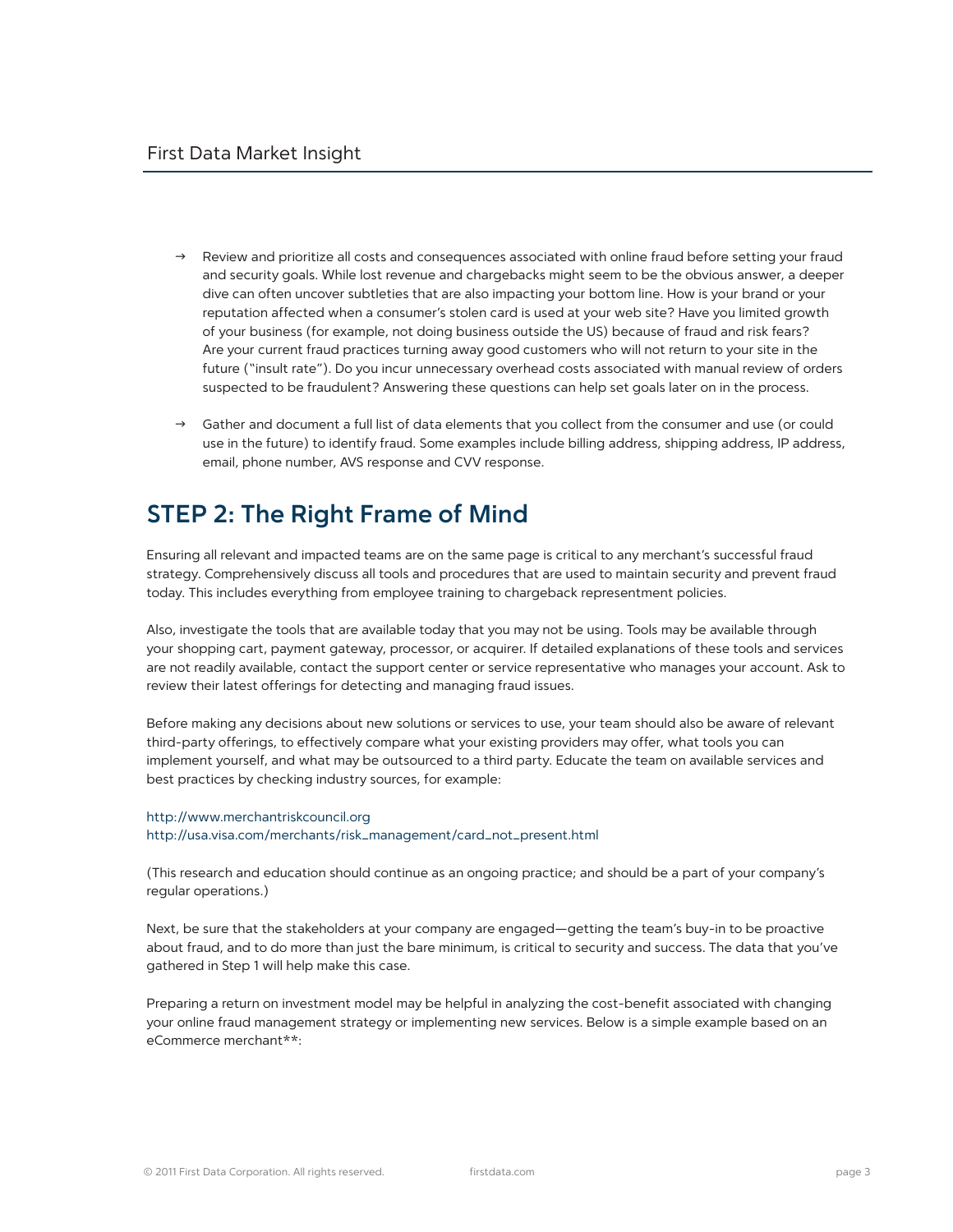

\*In thousands of dollars annually

\*\*Based on \$5m eCommerce card volume annually

(More detailed ROI models available upon request).

### **STEP 3: The Human Element**

In addition to getting your team on board with supporting improved fraud solutions, part of that team must be dedicated to (and accountable for) overseeing the execution and management of your eCommerce fraud strategy. This individual or team could take leadership on a range of responsibilities including:

- Setting goals—immediate and long term. This may include keeping fees below a certain dollar amount, keeping customer complaints below a certain volume, or improving review productivity by a certain percentage. Success can be achieved by the entire company, but should be driven by one department.
- $\rightarrow$  Choosing ways to measure those goals and relative success—this team would be charged with creating/referencing reports and analysis where available.
- Research and awareness of new fraud trends developing inside and outside the company
- $\rightarrow$  Proactive interaction with the appropriate providers and channels for support and issue resolution (especially when new fraud trends are noticed)
- $\rightarrow$  Maintain positive and negative lists of customer data—to be further addressed in Step 4
- Work with IT when changes are needed and cannot be addressed by the existing system
- Communicate to employees company-wide, on what to look for that may indicate new risk patterns
- $\rightarrow$  Communicate to employees company-wide, on fraud and risk policy details that should and should not be shared with customers
- Determine when and how to work chargeback re-presentment in an effort to recover funds
- $\rightarrow$  Keep the company on track for a long term fraud strategy—remember chargebacks can occur up to six months after the transaction took place, so true goals may only be measured over time.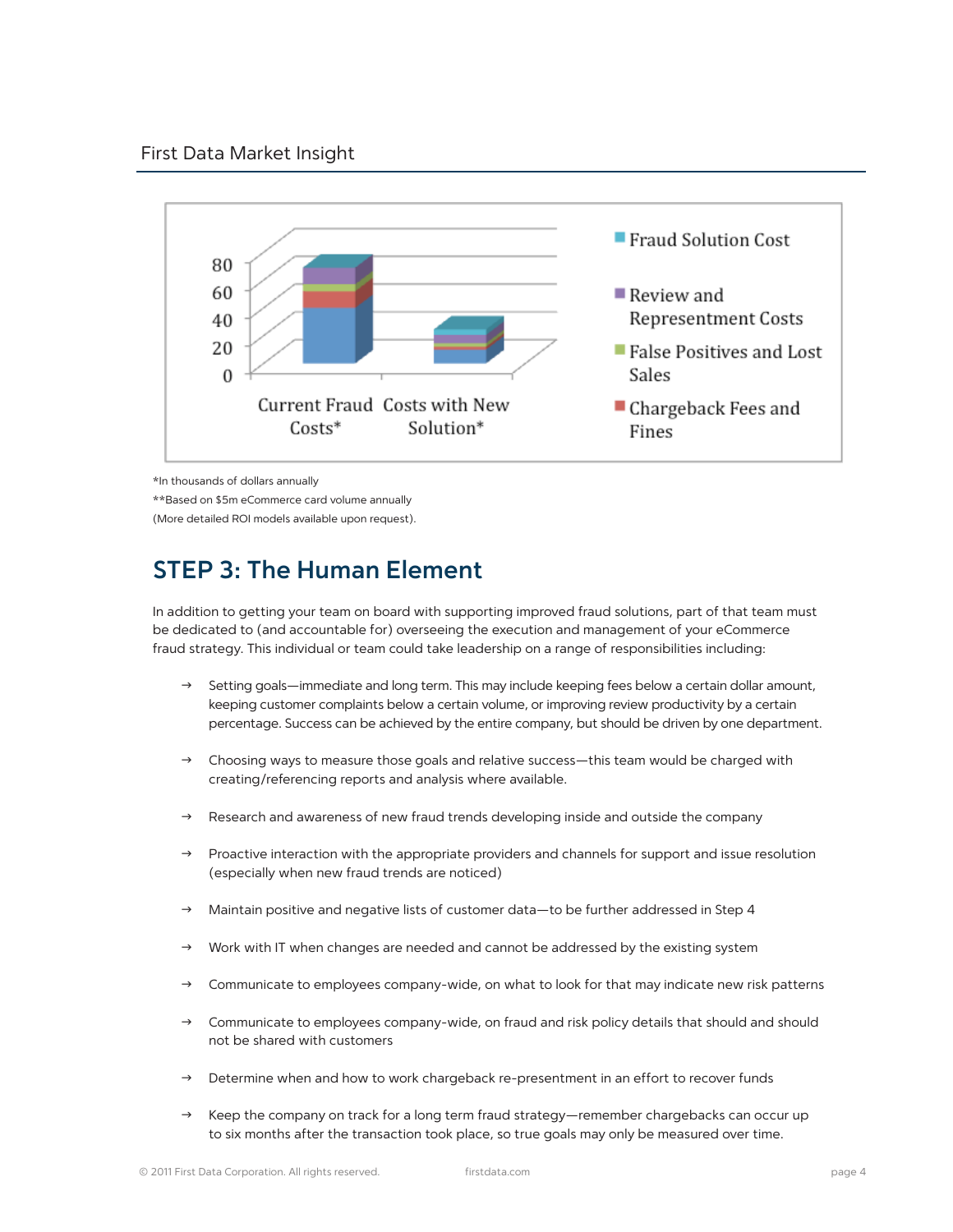### **STEP 4: Pick Your Tools …**

Merchants who have experienced fraud in the past have become aware of a critical lesson: Fraudsters evolve. And quickly! Because they rapidly adapt their strategies, any tools put in place by the merchant must be comprehensive and cutting-edge in order to stay one step ahead. Utilizing only one or two points of logic (i.e., rejecting orders simply based on dollar threshold or AVS results) will rarely identify fraud attempts accurately, causing overabundant review efforts and potential "false positives" (turning away good sales, resulting in a high customer insult rate). Unfortunately some detection tools (like AVS and CVV checks) have lost some effectiveness as they have become more mainstream. Risk detection must be based on all available elements of purchase behavior. This is why, in Step 1, we suggest you document a list of the elements that you can capture about your consumer's interaction with your store. The more data you have, the more accurately you can detect and prevent fraud. Below are several tools you can use to process the data elements and effectively take action on fraud attempts.

- $\rightarrow$  A scoring engine (available through a third party or something that some merchants have built in-house) is one of the best tools to calculate risk based on multiple data elements collected on a transaction or over time. A scoring engine should reference distance calculations, velocity, device reputation, and more. A scoring engine should be weighted and flexible, to specifically adapt to your business model. Scoring should also occur in real time, rather than evaluating the frequency of a data element seen once or twice daily, and the rules should be flexible to rapid changes.
- Scoring engines usually generate a numerical value, but this number is arbitrary unless you understand the score ranges and activity set to each of those ranges. Activities triggered by the numerical score will allow you as a merchant to take action against fraud, instead of just being able to view it. This part of the fraud management process is called a **decisioning engine** and is optimal when leveraging a manual review process, rather than using blocking or negative lists alone.
- $\rightarrow$  Examples of **negative lists** are credit card numbers, shipping addresses, or other elements that have previously been associated with fraud and therefore are no longer acceptable by the merchant. Rejecting orders based on lists—although helpful in many cases—should never be considered permanent, as "good" credit card accounts can be compromised and "bad" elements like phone numbers may be reassigned.
- → Participating in a **shared database** can improve fraud visibility and awareness as well. In addition to your own comprehensive details and history about a customer, shared database tools provide insight into what your fellow merchant community has identified as fraud. Participate in reputable shared databases whenever possible, if cost effective.
- $\rightarrow$  Services that eliminate or reduce merchant liability for fraud can be an effective addition to, but not replacement for, fraud scoring and screening tools. The most widely accepted solution globally is 3-D Secure, also known as Verified by Visa and MasterCard SecureCode. These authentication protocols, when implemented correctly, can reduce chargeback volume significantly and also help merchants qualify for lower interchange rates. When evaluating the integration and use of the 3-D Secure technology, it is important to work with a reputable provider to understand the IT effort and cost that may be involved, as well as best practices to avoid negatively impacting the shopper experience.